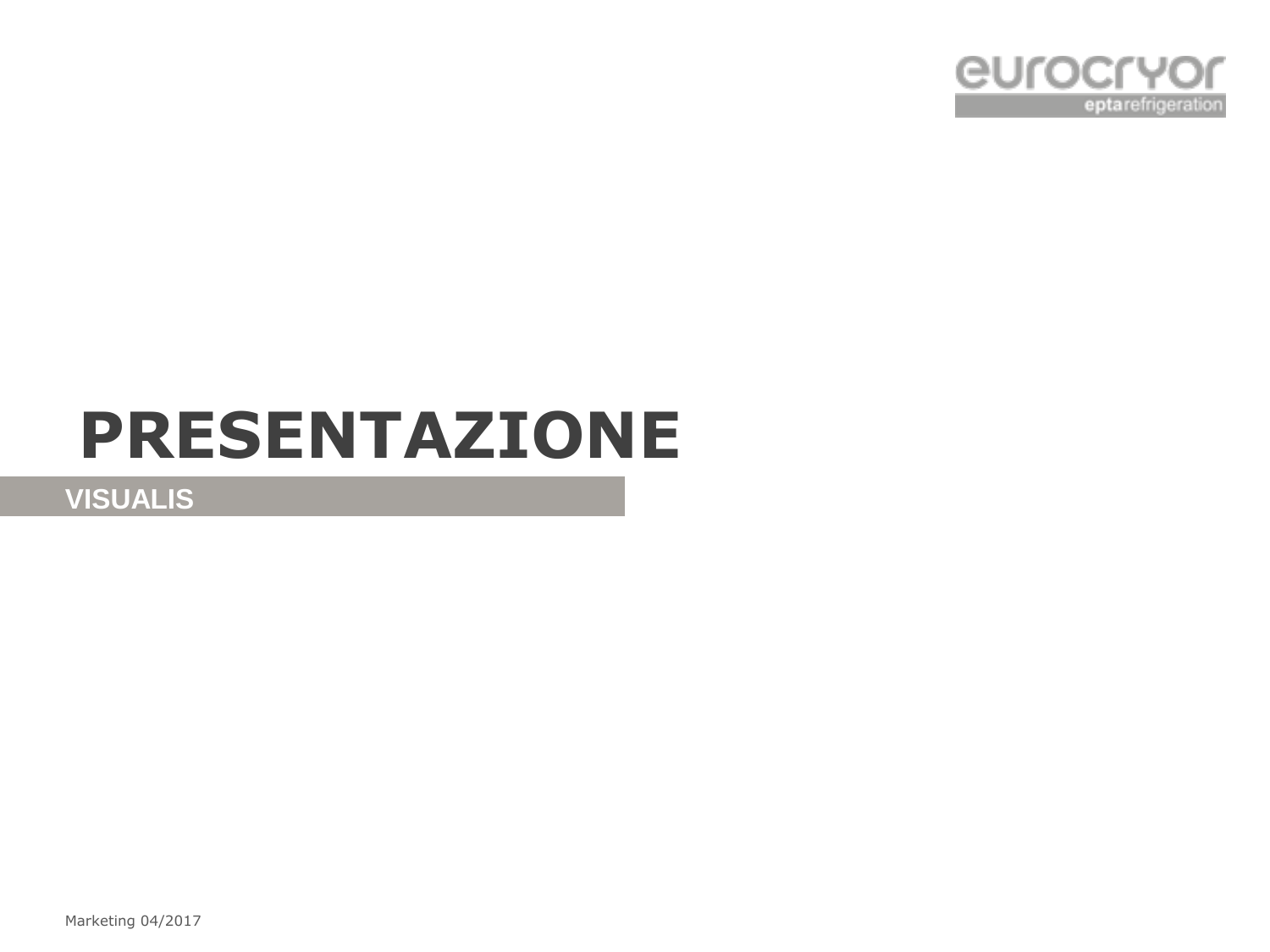

#### eurocryor





## **LA SOLUZIONE ESPOSITIVA A 360 GRADI!**

Marketing 04/2017

 $\overline{2}$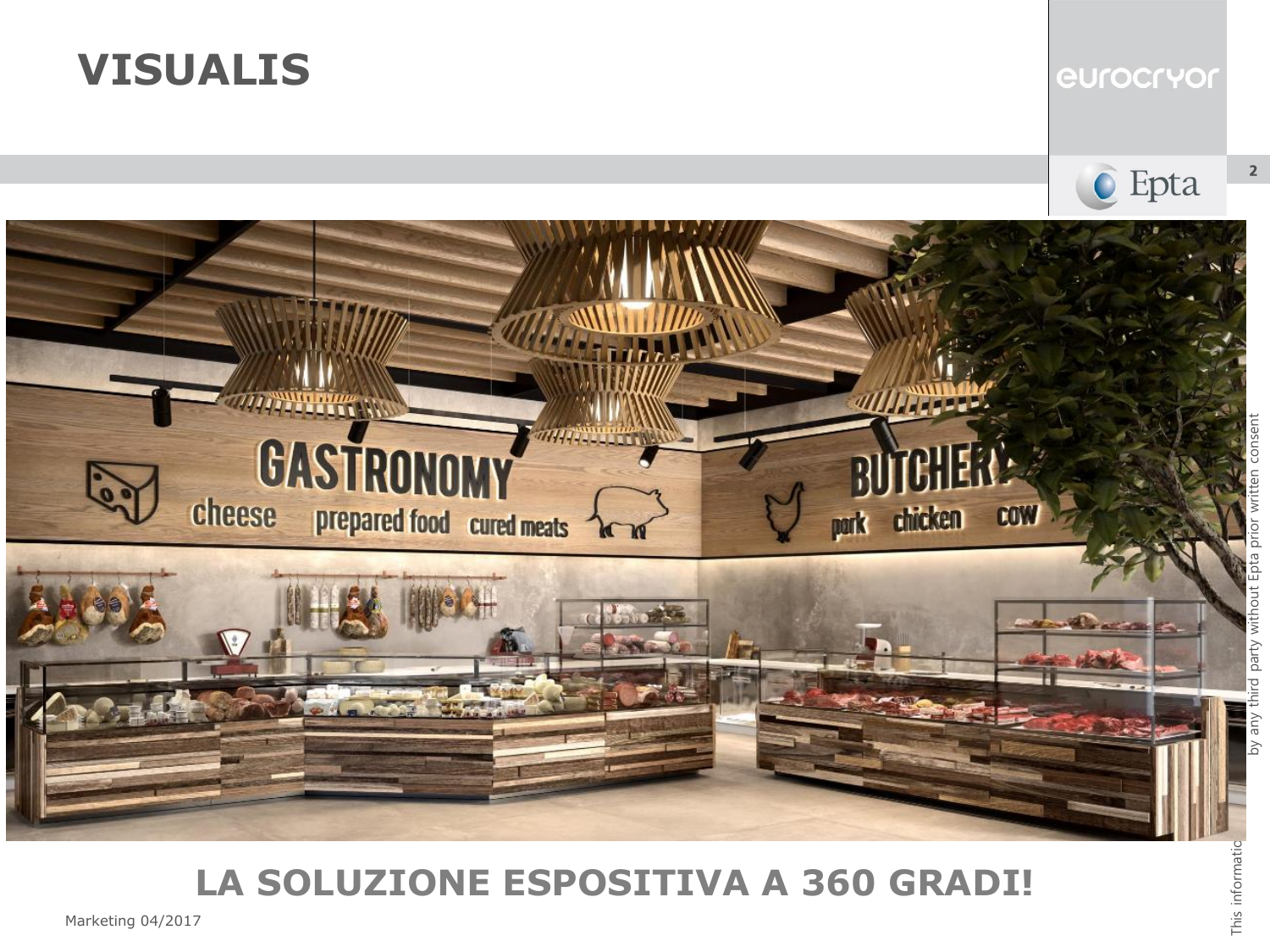Visualis

### VISUALIS LA SOLUZIONE ESPOSITIVA A 360 GRADI

 Dal punto di vista del cliente Piano espositivo all'altezza ideale per catturare facilmente lo sguardo del cliente

 Dal punto di vista del merchandising Linee di caricamento che consentono l'esposizione desiderata del cibo anche organizzata su più livelli

 Dal punto di vista dell' operatore Struttura posteriore e forma Del banco progettati per il comfort dell'operatore



3

eurocryor

C Epta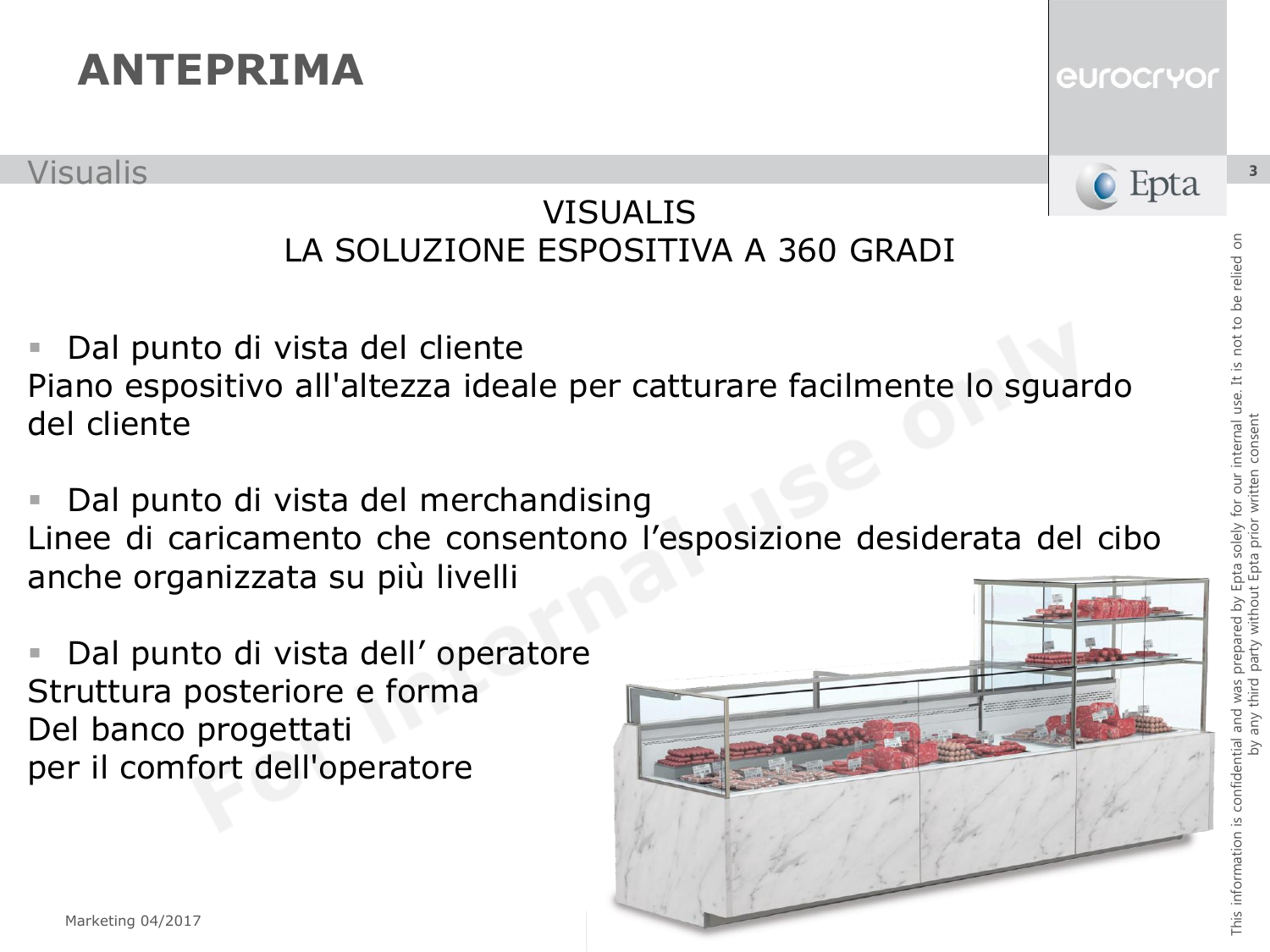#### Il prodotto a colpo d'occhio

- **Alzata dritta** con montanti posteriori
- Illuminazione **led** multicolore sull' alzata
- **Coperture** posteriori **scorrevoli** in vetro
- **Profondità** vasca 750mm
- **Piano di carico** altezza 700mm
- Classe 3M1 con linea di **carico h200**
- Classe 3M2 con linea di **carico h300**





5

not to be relied



445

855

1015

160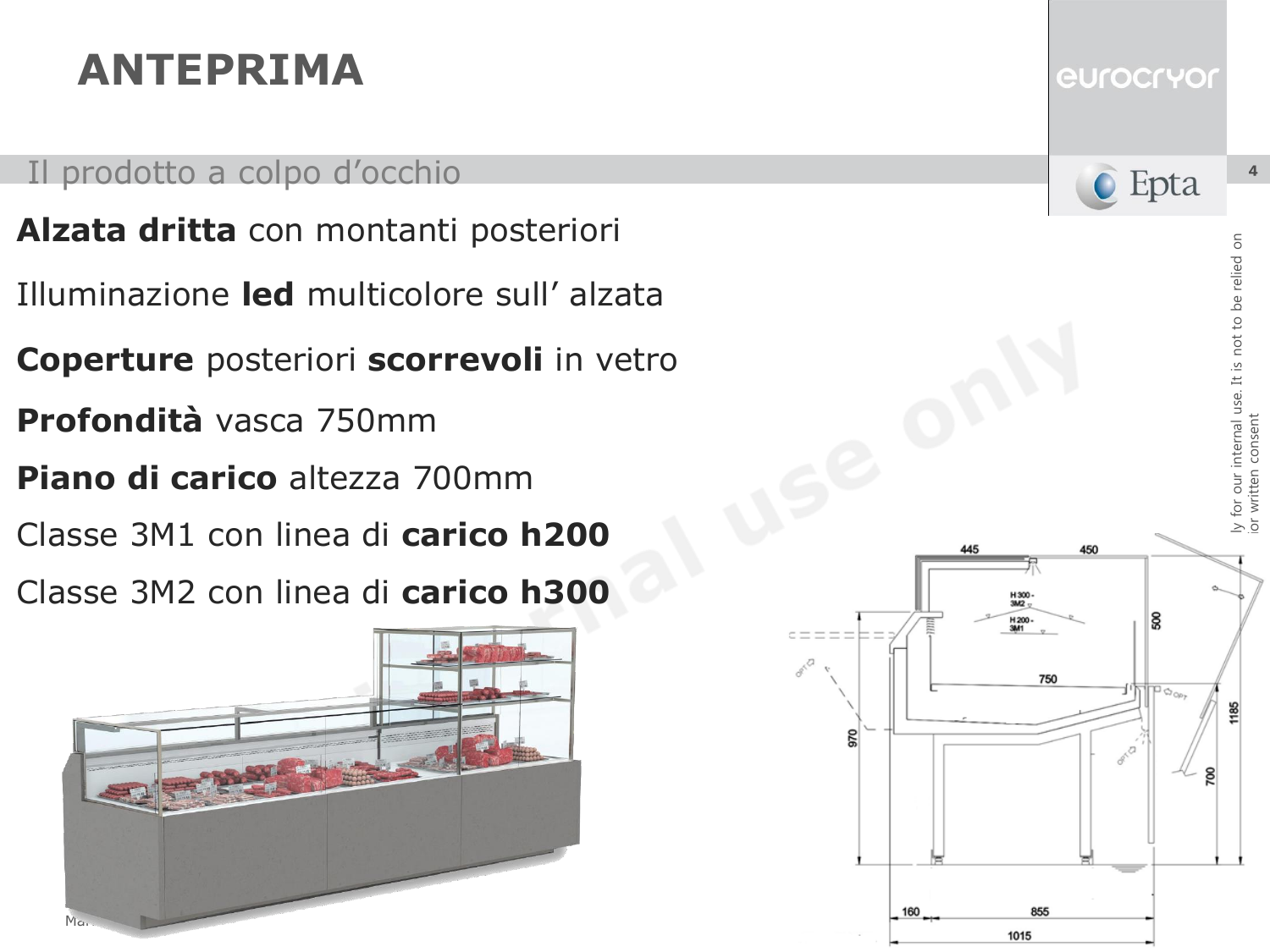Gamma *Stili*

## GAMMA *STILI*

Eurocryor presenta la nuova gamma *Stili*: la rinnovata flexible line dedicata a qualsiasi stile di negozio, che riflette la personalità e l'esperienza del professionista.

Visualis, la nuova vetrina refrigerate della gamma Stili, è il risultato di investimenti in ricercar e innovazione, progettato per garantire il maggior

comfort possible all' operatore e, allo stesso tempo, perfetta visibilità e conservazione ai prodotti esposti.

Con Eurocryor, l'esposizione perfetta incontra la migliore ergonomia.

## DEDICATED UR EXCELLENCE



*<u>eurocryor</u>* 

**C** Epta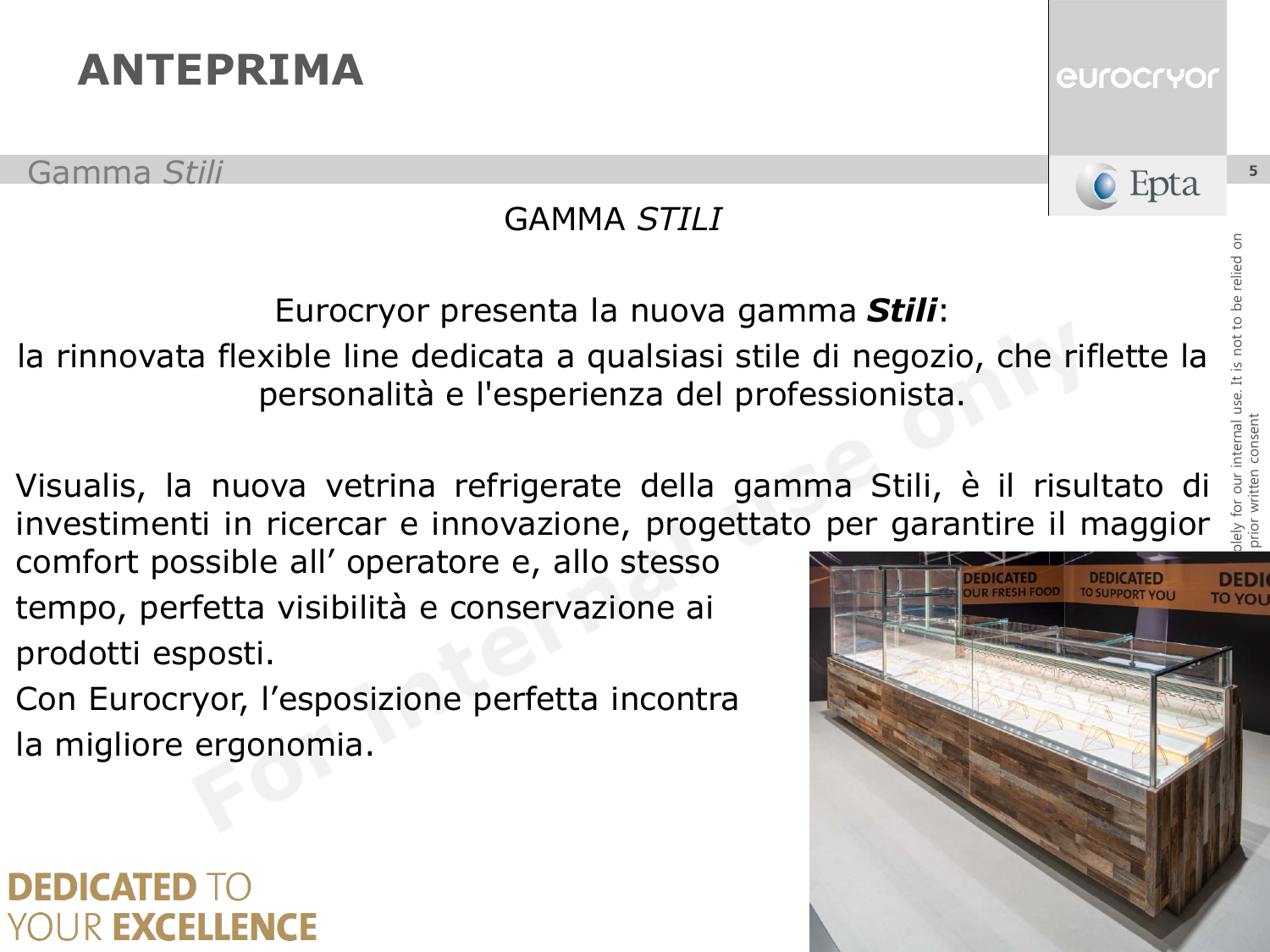Gamma *Stili*

### VISUALIS NELLA GAMMA *STILI*

#### *Dedicated to your store*

*Perché il merchandising è una questione di stile e personalità*

#### *Dedicated to your fresh food*

*Perché ogni referenza ha una sua peculiarità di conservazione*

#### *Dedicated to support you*

*Perché il comfort dell' operatore è un fattore chiave per un lavoro di qualità*

#### *Dedicato al comfort dell'operatore ... ... Declinato al merchandising ... ... Pensato per la conservazione del prodotto fresco!*

### **DEDICATED** IR **Excellence**

**C** Epta

eurocryor